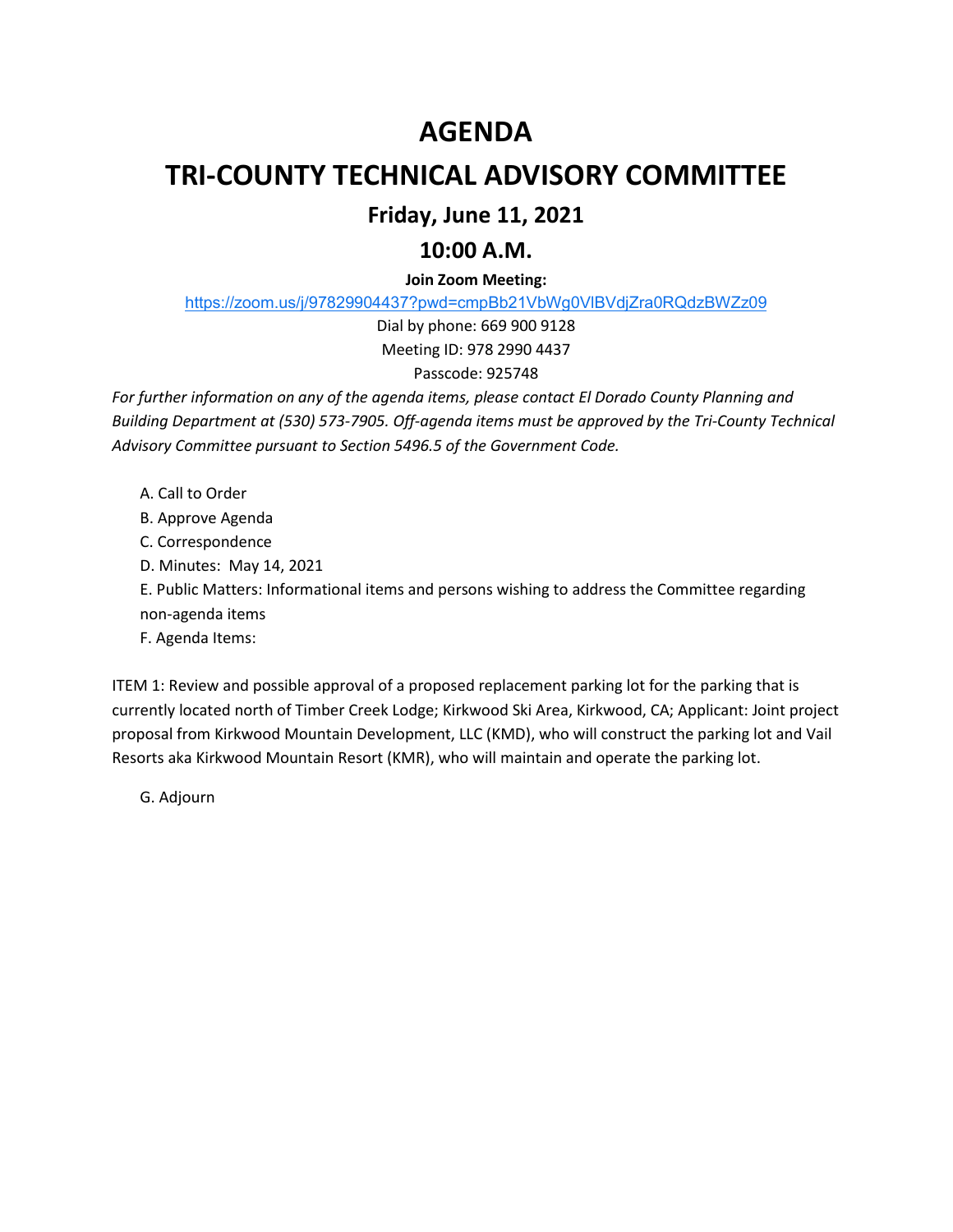## **MINUTES TRI-COUNTY TECHNICAL ADVISORY COMMITTEE Friday, May 14, 2021 10:00 A.M. VIRTUAL MEETING**

**Meeting link:** https://zoom.us/j/94171617000 **Meeting ID:** 941 7161 7000 **Call in phone number:** +1 669 900 9128

A. Call to Order:

The meeting was called to order by Brendan Ferry at 10:03 am. Members present were: El Dorado County, Brendan Ferry; Alpine County, Zach Wood; Amador County, Chuck Beatty.

B. Approval of Agenda:

On a motion by Chuck Beatty and second by Zach Wood the agenda was approved as published.

Roll call vote: Brendan Ferry: Aye; Zach Wood: Aye; Chuck Beatty: Aye.

- C. Correspondence: None.
- D. Minutes: April 9, 2021

On a motion by Zach Wood and a second by Brendan Ferry, the minutes from April 9, 2021 were approved. Chuck Beatty abstained from the vote. Roll call vote: Brendan Ferry: Aye; Zach Wood: Aye; Chuck Beatty: Abstain.

- E. Public Matters not on the Agenda: None.
- F. Agenda Items:

ITEM 1: Review and possible approval of a hazard tree removal permit; Kirkwood Ski Area, Kirkwood, CA; Applicant: Kirkwood Mountain Resort

Brendan Ferry introduced the item and Mike Niccoli - senior snow surface manager at Kirkwood discussed the project. Mike stated that the trees that were removed were in a hazardous condition that presented danger to life and property. The trees were removed over snow to eliminate soil disturbance.

Zach asked about the process for hazard trees under the SUP and if the resort coordinated with El Dorado, or if this was seasonal maintenance.

Mike stated that it was routine maintenance and hazard tree removal and that they did work with Chris Saylor on looking at the trees.

Zach asked what was done with trees when they're cut.

Mike said the trees are skidded down to the bottom of the hill and then put in a log deck in maintenance area. They are used as firewood, and branches are chipped or cut and scattered. They can chip a branch up to 6".

Zach asked if the resort had lots of windfall.

Mike said they did have a few trees that fell throughout the season.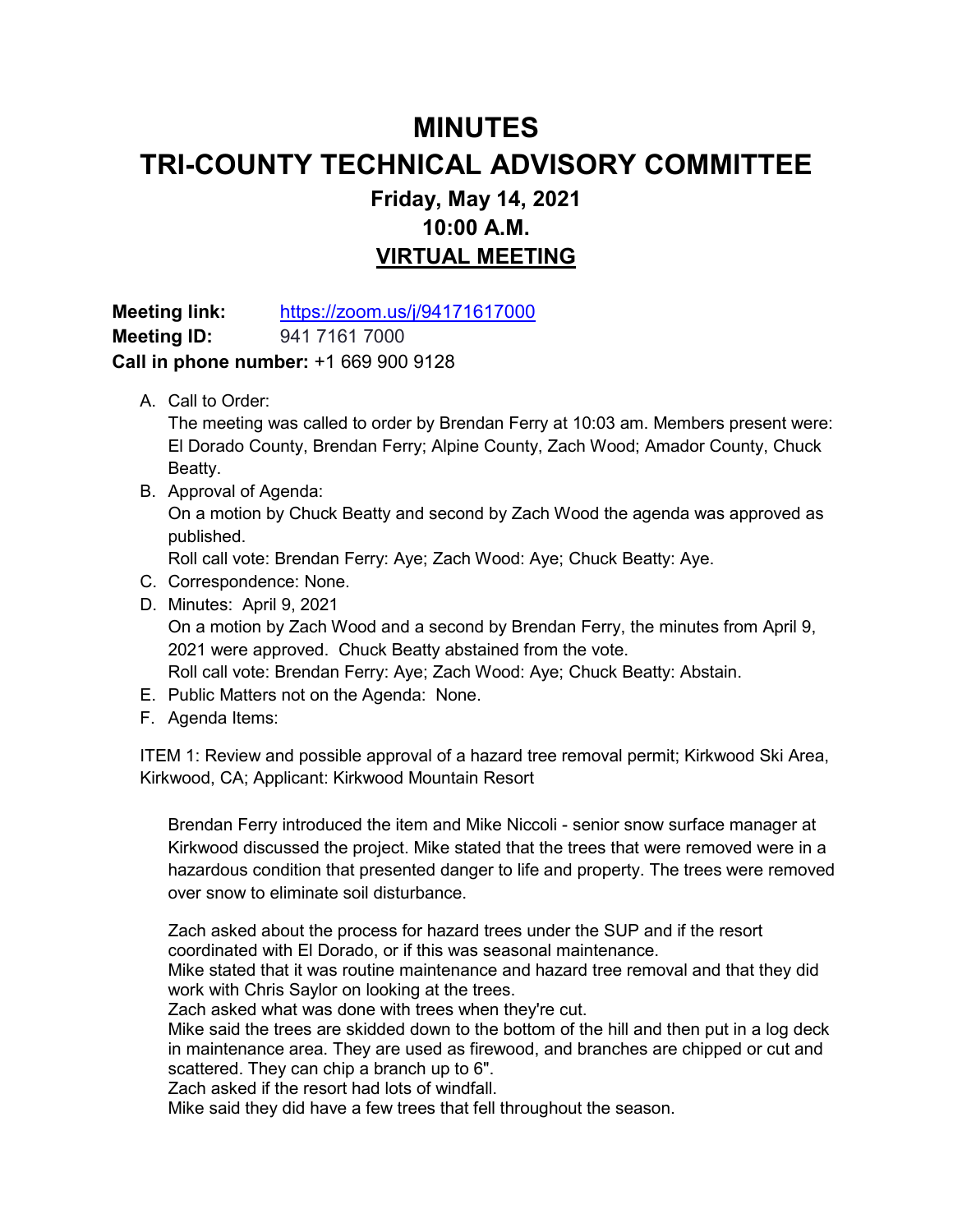Brendan asked a process question about where this goes after tri-tac? The members clarified that after tri-tac, the meeting minutes memorialize approval.

After the discussion, Tri-TAC members agreed that the hazard trees identified warranted removal.

On a motion by Chuck Beatty and a second by Zach Wood, the Committee recommended approval of the hazard tree removal permit.

Roll call vote: Brendan Ferry: Aye; Zach Wood: Aye; Chuck Beatty: Aye.

G. Adjournment: The meeting was adjourned at 10:17. The next regularly scheduled meeting is June 11, 2021, at 10:00 am.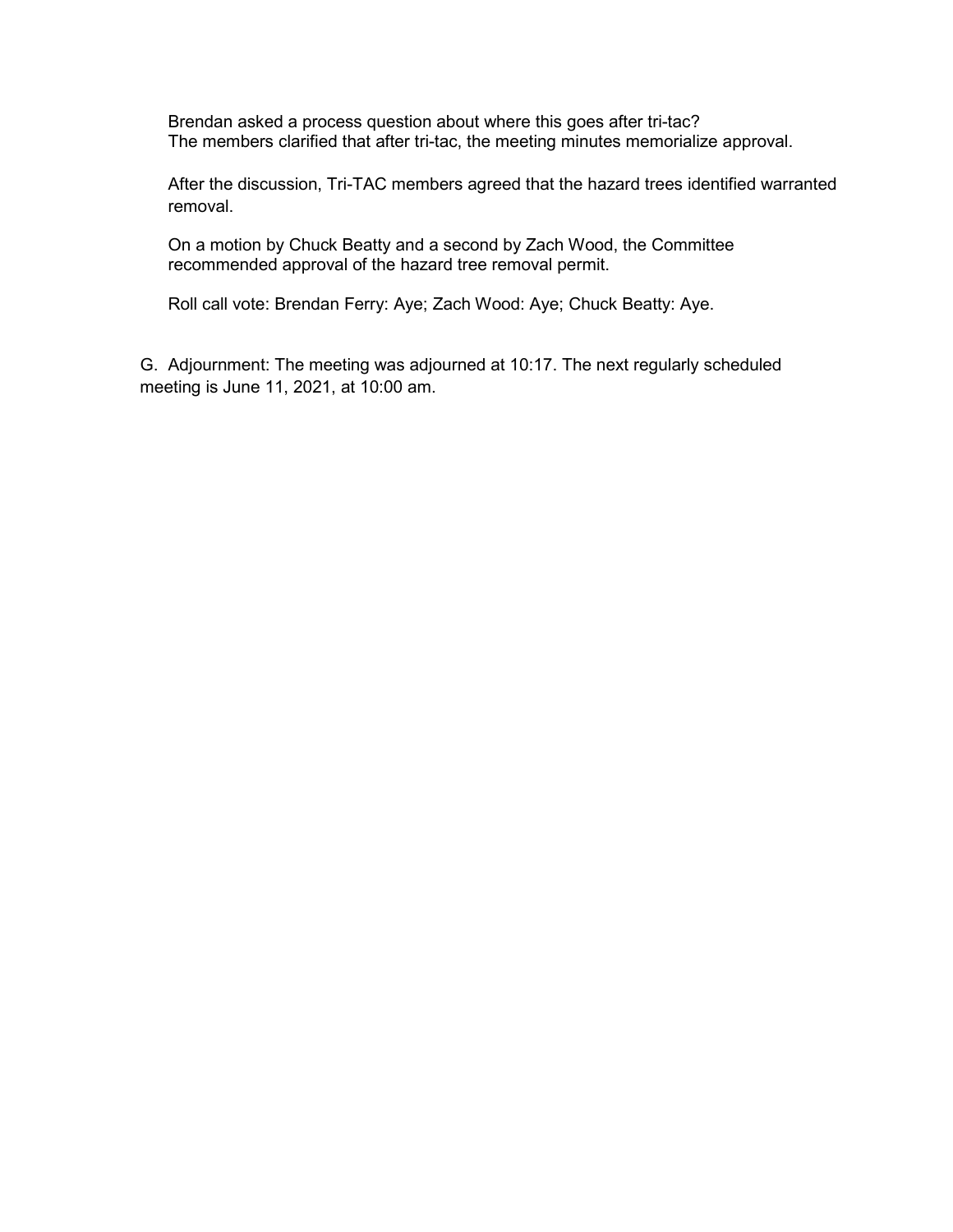

June 3, 2021

Mr. Chuck Beatty, Amador County Mr. Brendan Ferry, El Dorado County Ms. Candace Stowell, Alpine County Via email: cbeatty@amadorgov.org; brendan.ferry@edcgov.us; cstowell@alpinecountyca.gov

Re: Kirkwood Vehicle Shop Replacement Parking Lot

Dear Chuck and TC-TAC Members:

Enclosed please find our proposed schematic layout and grading plan for the proposed replacement parking lot for the parking that is currently located north of Timber Creek Lodge.

This is a joint project proposal from Kirkwood Mountain Development, LLC (KMD), who will construct the parking lot and Vail Resorts aka Kirkwood Mountain Resort (KMR), who will maintain and operate the parking lot.

It is important for TC-TAC to note that this is like-kind replacement parking, similar to the existing Timber Creek parking lot it replaces, and other resort guest parking lots throughout Kirkwood. And KMR will staff this lot, like it does its other resort guest parking to maximize efficiency and minimize any operational issues.

KMD and KMR have spent the last year considering various parking lot configurations that would optimize parking, circulation and snow removal efficiency, minimize the impact to existing trees, provide adequate buffering and drainage and be in close proximity for resort guests to the public arrival staircase to the Timber Creek Lodge. The enclosed plan is the configuration and grading plan that the parties have concluded best achieves these objectives.

This parking plan features the following community and resort benefits:

- 1. It replaces the 106 total required replacement spaces (as agreed to by the parties) with 126 total replacement spaces (and 112 net new spaces after accounting for the employee/vehicle shop spaces impacted by the new lot). This allows an increase of between 6 and 20 total spaces for resort guests (depending on how Vail allocates their shop employee spaces). Plus, KMD will work with KMR to allow them to continue to park resort guest vehicles on the portions of the existing Timber Creek parking lot that are not yet needed for construction of Timber Creek Townhomes, which will provide significant additional interim resort guest parking, that hopefully will be replaces with additional guest parking spaces that KMR and KMD are investigating elsewhere in the valley.
- 2. It retains and formalizes the 35 total parking spaces on the eastern portion of Kirkwood Meadows Drive, for a total of 161 resort guest parking spaces…all in close proximity to the public arrival staircase to Timber Creek Lodge and the Timber Creek guest shuttle stop.
- 3. It provides a one-way vehicular traffic flow for resort guests that will improve parking management for Vail staff members as arriving guests will turn right off Kirkwood Meadows Drive into a one-way "entry-only" access at the south end of the proposed parking lot and then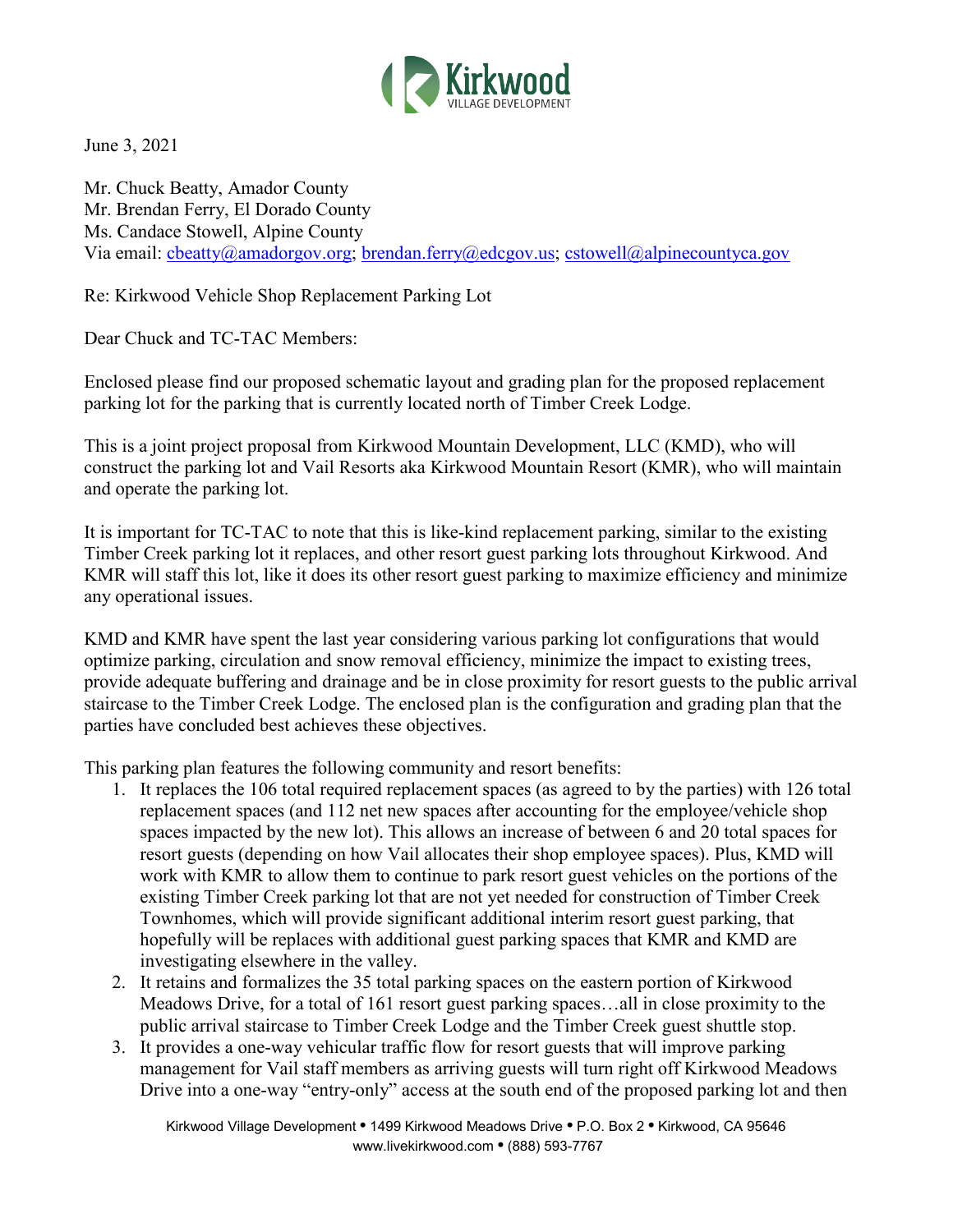

have multiple exit points at the north end of the lot onto Loop Road when they leave at the end of their ski day.

- 4. It provides for ample snow storage for the parking lot surface area (12,070 sf provided vs. 11,930 sf required) to the south of the parking lot.
- 5. It provides for a french-drain pipe along the toe of the slope adjoining the rear of the vehicle shop, and a new gravel area with positive drainage to this french-drain to address the historic groundwater intrusion that has impacted the vehicle shop building from time to time.
- 6. It provides two landscape buffers, one along the eastern perimeter (slope) near the vehicle shop and one along a berm along the western perimeter of the lot that will be planted with multiple evergreen trees to provided screening of the lot and vehicle shop from Kirkwood Meadows Drive.
- 7. It provides a continuous 2-3% cross-slope gravel surface for the parking area proper with 9'x18' parking spaces and 22' drive aisles. These dimensions and the rectilinear shape of the lot are improvements over the existing dimensions of spaces and aisles in the existing manned Timber Creek parking lot. This lot can also be easily manned during ski operations to ensure that cars are parked efficiently within the spaces designated.

Given the parcel where this proposed replacement parking is located is already zoned S-P (Service Parking) and that the parking lot is consistent with this zoning, we understand no land use approval is needed. However, we also understand TC-TAC's site plan review/approval is required as part of our submitting construction drawings to Amador County for their review and subsequent issuance of the necessary grading permit for the proposed parking lot.

Our request would be that you include this proposal on your June  $11<sup>th</sup> TC-TAC$  meeting agenda. And our hope would be to work with TC-TAC and Amador County so that we can be in a position to construct this replacement parking early this fall (September 1- October 15). We would appreciate any assistance and guidance you can provide in helping us expedite review/approval through TC-TAC and Amador County.

Please let Matt, Greg, Nate or I know if there is anything else TC-TAC requires to process/provide site plan review approval of this proposed parking lot.

We appreciate your consideration of this proposal and stand ready to do what we can so that KMR can have the replacement/additional parking available to them for the coming winter season.

Sincerely,

Consport

Gary S. Derck, CEO Kirkwood Mountain Development, LLC Martin Point, LLC (970) 759-1524 gderck@durangomountain.com

xc: Matt Jones, Gregory Kiskinen, Nate Whaley, Lyndon Ludford